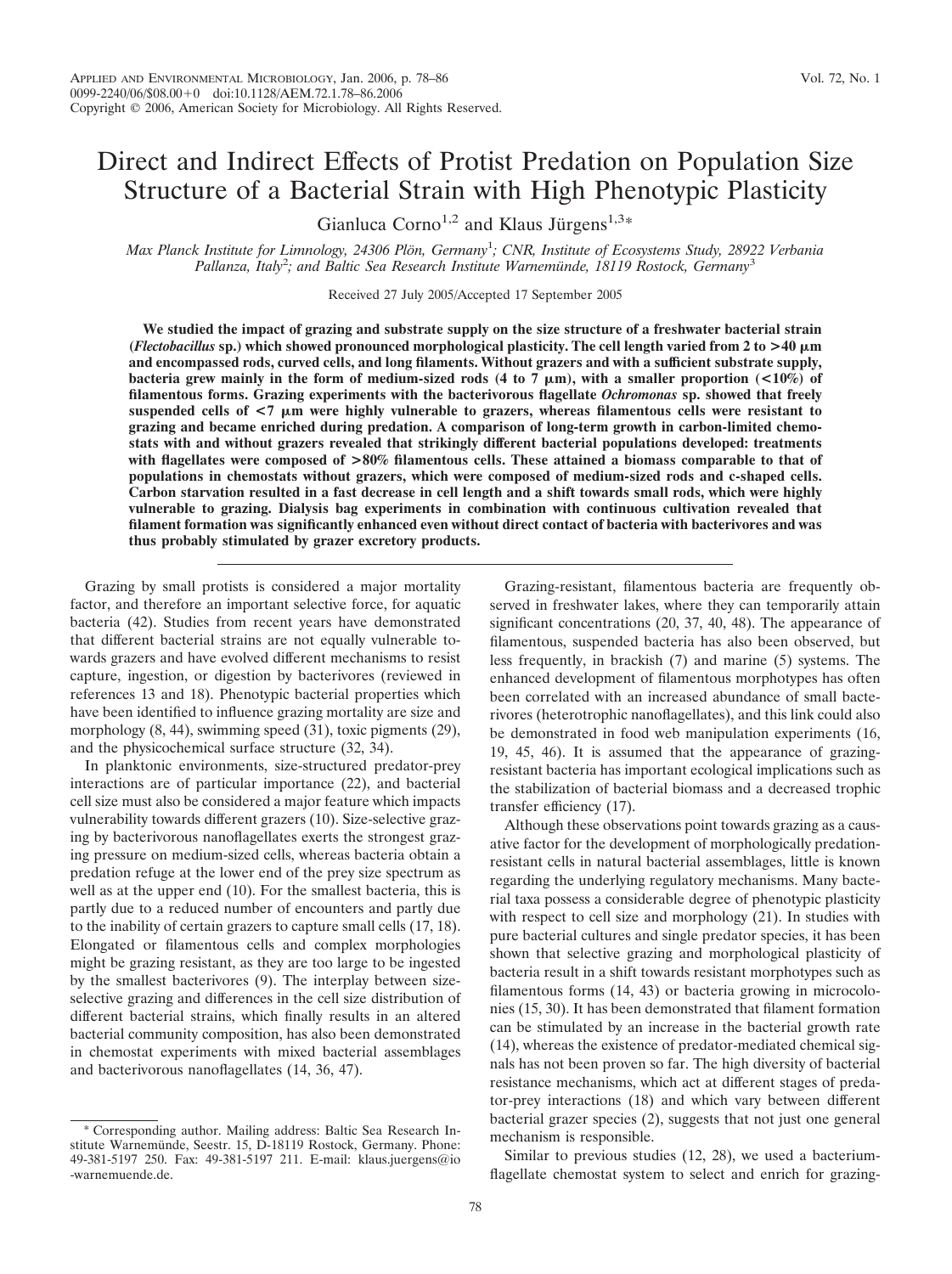resistant bacterial strains. Interestingly, by this approach we isolated a facultative filamentous bacterium belonging to the same genus (*Flectobacillus*) which has been used in previous studies of bacterium-protist interactions (14). We examined how the interaction of grazing pressure and substrate supply determined the size structure and vulnerability of this highly phenotypically plastic bacterial strain. In order to test for the chemical induction of phenotypic changes, we performed different types of dialysis experiments in batch and continuous culture. In several aspects, our study confirmed the results of Hahn et al. (14), but with respect to the underlying mechanism of filament formation, our isolate did not have the suggested growth rate dependency. Additionally, we present for the first time evidence that excretory products of bacterial grazers seem to be involved in the observed morphological shift towards resistant filaments.

## **MATERIALS AND METHODS**

**Isolation, cultivation, and identification of microorganisms.** Bacterial and flagellate strains were isolated from the euphotic zone of a mesotrophic lake in North Germany (Lake Schöhsee). A culture of the mixotrophic flagellate *Ochromonas* sp. was obtained from a 10-μm-filtered water sample and inoculated on artificial mineral medium (WC) (11) supplemented with heat-killed bacteria (*Pseudomonas putida* strain MM1) (6) but without organic carbon substrates. The chrysophyte genus *Ochromonas* is characterized by mixotrophic nutrition (i.e., photosynthesis and bacterivory). Our isolate  $(4 \text{ to } 7 \mu m)$  in diameter) was also able to grow purely heterotrophically in the dark. Stock cultures of *Ochromonas* sp. were kept in WC mineral medium supplemented with a wheat grain to promote bacterial growth.

Axenic cultures of *Ochromonas* were obtained by antibiotic treatments and dilution (12). From a dense flagellate culture growing on a suspension of heatkilled bacteria, aliquots were inoculated into 24-well cell culture plates containing WC mineral medium, heat-killed bacteria  $(10^7 \text{ ml}^{-1})$ , and a mixture of bacterial antibiotics (streptomycin, chloramphenicol, and gentamicin; weight ratio, 1:1:0.5). To account for flagellate sensitivity to antibiotics, a gradient of different concentrations of the antibiotic mixture (range, 20 to 100 mg per liter) was used. After 12 h, the culture plates were inspected by light microscopy, and samples from wells which supported the growth of flagellates were inoculated into new cell culture plates enriched with heat-killed bacteria but without antibiotics. After 4 days, the presence of bacteria was examined microscopically and by plating subsamples on nutrient broth (NB) agar plates. After repeating this procedure twice, we obtained subcultures of *Ochromonas* sp. which did not contain live bacteria. These axenic cultures were maintained in Erlenmeyer flasks in the light and supplemented with heat-killed bacteria. For detection of bacterial contamination, subsamples were regularly checked microscopically and by plating subsamples on NB agar.

For enrichment and isolation of potentially grazing-resistant bacteria, a onestage chemostat was operated which was inoculated with a natural mixture of planktonic bacteria from Lake Schöhsee and axenic *Ochromonas* sp. The culture in the chemostat reactor was fed WC medium supplemented with glucose as an organic substrate (10 mg per liter). The dilution rate was held at  $0.5 \text{ day}^{-1}$ . The system was installed in a climate room at 16°C with a 12-h–12-h light-dark cycle. The microbial populations were quantified by epifluorescence microscopy after staining of formalin-fixed samples with DAPI (4',6'-diamidino-2-phenylindole) (38). After 4 weeks of continuous cultivation, the bacterial community was dominated by filamentous bacteria which were obviously too large to be ingested by *Ochromonas* sp. For the isolation of bacterial strains, the culture suspension was plated on different agar plates (either NB or WC medium plus 1 g glucose per liter). Isolated bacterial strains were kept in glycerol medium at  $-80^{\circ}$ C until further examination.

From the isolated bacteria, one strain was chosen for further experiments. This strain grew on agar plates in small, well-defined red colonies (diameter, 0.5 to 2 mm) and developed elongated and variable cell morphologies (a "c" shape, long rods, cell chains, etc.) when grown in liquid media. None of the examined morphotypes showed any motility. For an examination of taxonomic affiliation, the 16S rRNA gene was amplified by PCR with the primers 27f and 1492r (24). PCR products were sequenced by *Taq* cycle sequencing with universal 16S rRNA-specific primers, using an ABI377 (Applied Biosystems, Inc.) sequencer.

Sequence data (1,358 bp) were aligned against sequences in GenBank by using BLAST. There was a 98% similarity with *Flectobacillus mayor*, the type species of the genus *Flectobacillus* (26). Therefore, we use the name *Flectobacillus* sp. strain GC-5 for this isolate.

**Grazing experiments with** *Flectobacillus* **sp. strain GC-5 in batch and continuous cultures.** For a first analysis of the morphological and size structure in response to flagellate grazing and to obtain information about the vulnerability of the strain, bacteria were grown with and without *Ochromonas* sp. (starting concentration, 130 cells  $ml^{-1}$ ) in short-term (3 to 4 days) batch cultures on WC medium supplemented with either glucose (10 mg per liter) or, to test for higher growth rates and cell densities, yeast extract (20 mg per liter). Subsamples were taken regularly, fixed with formalin (2% final concentration), and stored at 4°C until DAPI staining.

In order to compare the morphology and size structures of *Flectobacillus* sp. strain GC-5 growing under prolonged protist grazing pressure versus carbonlimited growth without predators, we performed a chemostat experiment. It consisted of eight 250-ml cylindrical chemostat reactors (filling volume) which were continuously aerated and mixed by fine bubbling with sterile air from below. WC mineral medium supplemented with glucose (10 mg per liter) served as the growth medium and was pumped by peristaltic pumps into the reactors to achieve a dilution rate of 1.0 day<sup>-1</sup>. The chemostat system was assembled in a climate chamber at  $16 \pm 1^{\circ}$ C under dim light.

 $Flectobacillus$  sp. strain GC-5 cells from a preculture were inoculated  $(100 \mu l,$ or about  $7 \times 10^5$  bacterial cells) into all eight reactors. After 3 days, when bacteria reached relatively stable numbers, axenic *Ochromonas* sp. cells were inoculated into four of the reactors to achieve an initial density of approximately  $250$  cells ml<sup>-1</sup>. Subsamples were taken daily from all reactors and fixed with formalin (2% final concentration) for counts of bacteria and protists and for bacterial size and volume measurements. The total chemostat run time was 4 weeks. The purity of the chemostat cultures was checked by immunofluorescence microscopy, using strain-specific polyclonal antibodies which were produced from rabbits immunized with *Flectobacillus* sp. strain GC-5 (Eurogentec, Herstal, Belgium). Staining with primary and secondary antibodies and assessment by epifluorescence microscopy were done with a simplified version of a previously described procedure (6) (i.e., permeabilization and use of the blocking buffer were skipped).

**Transfer of bacteria in chemostats to batch cultures.** In order to obtain information about the conservation of bacterial population size structures and for a comparison of the growth dynamics of the differently preadapted subpopulations, bacteria from the different chemostat treatments were transferred to batch growth cultures at the end of the chemostat experiment. In order to eliminate predation, the flagellates were killed by the addition of a eukaryotic inhibitor (cycloheximide; final concentration, 40 mg per liter; exposition time, 6 h). Bacteria (500  $\mu$ l) from the reactors were inoculated into batch cultures (100-ml flasks filled with 50 ml WC medium) which contained different concentrations of glucose (10 and 20 mg per liter, each in triplicate). The flasks were incubated for 60 h in the same climate chamber as the chemostat systems. In order to examine the morphological alterations of *Flectobacillus* sp. strain GC-5 when transferred from continuous cultivation to starvation conditions, 50-ml samples collected from reactors with and without flagellates were transferred to batch cultures (100-ml flasks) without any substrate addition and incubated for 60 h in the dark at 16  $\pm$  1°C. For all batch incubations, subsamples for determinations of cell numbers of bacteria and flagellates and for morphological analyses of bacteria were taken every 4 to 12 h.

**Dialysis bag experiments.** In order to examine the bacterial response to the excretory products of grazers without any direct predation impact, we performed dialysis bag experiments with continuous cultivation, using the same type of chemostat system as that described above. The sterilized continuous-flow system was comprised of 12 cylindrical vessels which were continuously aerated, mixed by bubbling, and filled with 500 ml WC medium (plus 20 mg glucose per liter) and was set up under the same conditions as those in the first chemostat experiment. A dialysis bag (regenerated cellulose with a 15,000-molecular-weight cutoff; ZelluTrans/Roth, Karlsruhe, Germany) with a volume of 100 ml was attached inside each reactor. Schemes of inoculations with bacteria and flagellates inside and outside of the dialysis bags are shown in Fig. 1. *Flectobacillus* sp. strain GC-5 cells from a single preculture clone were inoculated  $(100 \mu l, \text{or about}$  $7 \times 10^5$  bacterial cells) into all 12 reactors outside the bags. Either *Flectobacillus* sp. strain GC-5 (nine chemostats) or *P. putida* (three chemostats) was inoculated into the bags as prey bacteria.

After 3 days, when bacterial growth in the reactors approached a steady state, *Ochromonas* sp. was inoculated inside three of the dialysis bags with *Flectobacillus* sp. (Fig. 1C) and in the three bags with *P. putida* (Fig. 1D) (final concentration, approximately 150 cells  $ml^{-1}$ ). For these treatments, prey bacteria were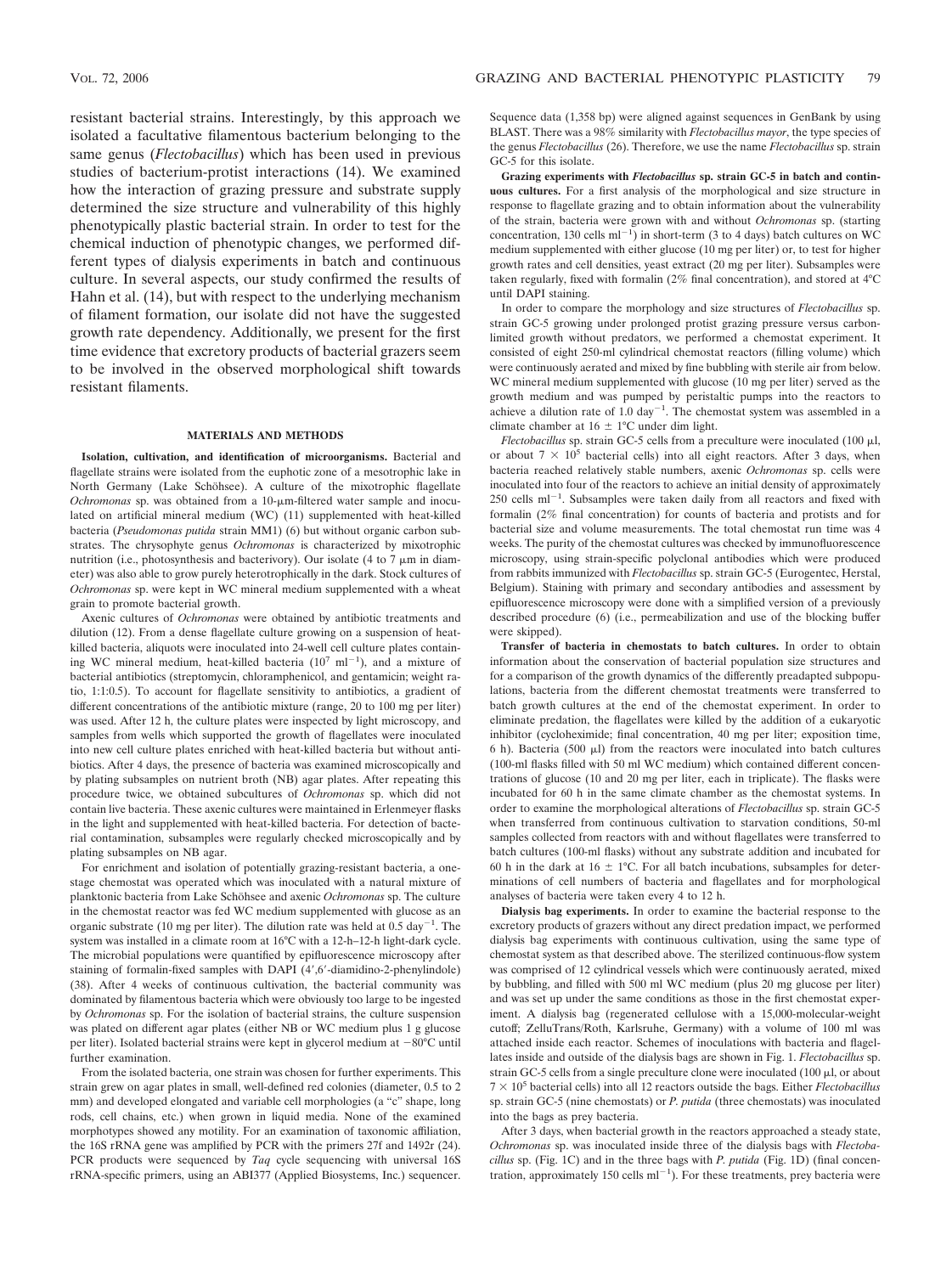

FIG. 1. Scheme of the experimental setup in the dialysis bag chemostat experiment, showing microbial populations inside and outside the dialysis bag (dashed line). (A) Control treatment with *Flectobacillus* GC-5 only; (B) control treatment with *Ochromonas* sp. and *Flectobacillus* GC-5 inside and outside the dialysis bag; (C) grazing treatment with *Ochromonas* sp., with *Flectobacillus* GC-5 as the prey bacterium; (D) grazing treatment with *Ochromonas* sp., with *Pseudomonas putida* MM1 as the prey bacterium.

restocked three (MM1) or four (GC-5) times during the chemostat run in order to maintain sufficient substrates for flagellate growth. Three replicates of the remaining chemostats with *Flectobacillus* sp. strain GC-5 inside the dialysis bags served as flagellate-free controls to account for possible leaching effects of the dialysis bags (Fig. 1A). In three other replicates, *Ochromonas* sp. was inoculated inside and outside the dialysis bags (Fig. 1B). These served as controls to compare for direct predation effects on *Flectobacillus*. The dilution rates of all reactors were adjusted to 1 day<sup> $-1$ </sup> after inoculation of the flagellates. Subsamples for determinations of bacterial and protozoan abundance and bacterial size, shape, and biovolume were taken from all reactors every day for a period of 20 days.

**Cell numbers and bacterial cell size.** Bacterial and flagellate cell numbers were determined from formalin (2% final concentration)-fixed and DAPI-stained samples, which were filtered onto 0.2- $\mu$ m-pore-size polycarbonate filters and counted by epifluorescence microscopy. At least 400 bacteria and 100 flagellates were counted per sample. We did not enumerate the abundance of bacterial cells but rather that of bacterial "morphological units," which comprised, besides free single cells, filaments which consisted of several connected cells. However, for simplicity, we include all morphological units in the terms "bacterial cells" and "bacterial abundance."

Bacterial cell size measurements were taken with DAPI-stained samples. For some samples with mainly small morphotypes, an automated image analysis system (SIS GmbH, Münster, Germany) was used which measures the area and perimeter of 300 to 500 cells, which are used to calculate cell dimensions (length, width, and volume) according to previously given algorithms (27). Since morphological changes (e.g., cell elongation) were mainly reflected in changes in the cell length, whereas the cell width stayed relatively constant, for most samples only cell length was assessed. For this, the lengths of at least 100 randomly selected cells (morphological units) per filter were estimated with the help of an ocular grid.

**Statistical analysis.** Statistical analyses were carried out using the program package Statistica (version 5.1; StatSoft Inc.). Differences in the development of bacterial numbers, biomass, and cell length were tested for all chemostat experiments, using analysis of variance with repeated measures (rm ANOVA). A multivariate analysis of variance (MANOVA) was used to test for differences in cell length distribution in the chemostat dialysis experiments. Differences in the daily values of the bacterial parameters were tested with one-way ANOVA, with comparison of the means by Tukey's post hoc test. When necessary, bacterial numbers, biomasses, cell lengths, and uptake rates were log transformed to obtain a normal distribution of the data.

**Nucleotide sequence accession number.** The accession number of the 16S rRNA gene sequence obtained for this study is DQ145723.

### **RESULTS**

**Growth of** *Flectobacillus* **sp. strain GC-5 in batch culture.** The polymorphic phenotypic appearance of *Flectobacillus* sp. strain GC-5 and the grazing-mediated shift in population size



FIG. 2. Growth of *Flectobacillus* GC-5 in batch culture on WC medium (plus 10 mg glucose per liter) in the presence and absence of the bacterivorous flagellate *Ochromonas* sp. (A) Development of bacteria and flagellates. Values are expressed as means of three replicates  $\pm$  standard deviations. (B and C) Development of different cell length classes  $(\mu m)$  of *Flectobacillus* GC-5 in the absence (B) or presence (C) of *Ochromonas* sp. (% of cell numbers).

structure became apparent during short-term growth in batch cultures with either glucose or yeast extract as a carbon source. In the absence of flagellates and supplemented with 10 mg glucose per liter, bacteria grew exponentially (doubling time, about 3.5 h) to about  $5 \times 10^6$  cells ml<sup>-1</sup> and afterwards remained in the stationary phase at more or less constant cell numbers for 3 to 4 days (Fig. 2A). When flagellates were present, grazing reduced the bacterial numbers, but not below approximately  $1 \times 10^6$  cells ml<sup>-1</sup> (Fig. 2A).

There was always a mixture of differently sized and shaped cells present, with a range of cell length from  $2 \mu m$  (single straight or c-shaped rods) to  $40 \ \mu m$  (filaments or chains of 3 to 10 elongated rods). Without predation, the mean bacterial cell length at the end of the exponential phase was  $5.0 \pm 0.7 \mu m$ , and the population was composed of about 80% single cells shorter than 7  $\mu$ m, which increased to >90% in stationary phase (Fig. 2B). Strong shifts in population size structure became apparent when *Flectobacillus* sp. strain GC-5 was grown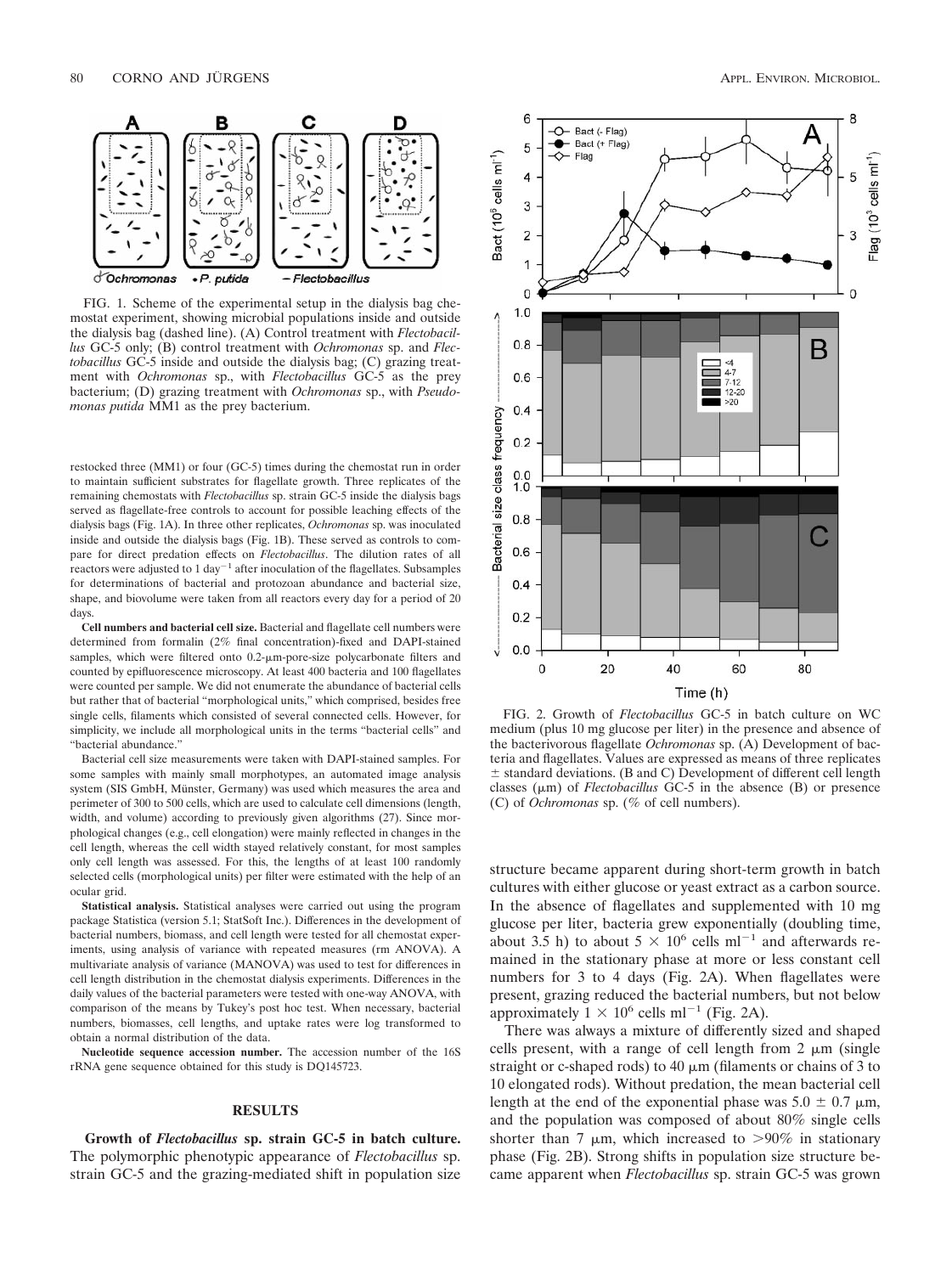in batch culture together with *Ochromonas* (Fig. 2C). Freely suspended cells of  $\leq 7$   $\mu$ m appeared to be completely edible for the flagellates, as judged by the continuous decline of this size class parallel to the growth of *Ochromonas* sp. In contrast, bacterial cells of  $>7 \mu m$  (mainly chains of two to five elongated cells) increased in relative proportion in the grazing treatments, constituting 75 to 80% of the bacteria at the end of the batch experiment shown in Fig. 2. Based on these results, we therefore used an operational size limit of  $7 \mu m$  to classify *Flectobacillus* sp. strain GC-5 cells into edible and inedible (resistant) morphotypes for *Ochromonas* sp. The cell widths of the bacteria remained fairly constant  $(0.5 \text{ to } 0.7 \text{ }\mu\text{m})$ , independent of the impact of grazing and the realized cell length. Estimates of total bacterial biovolume were therefore based on cell length measurements and an assumed constant cell width. Increasing the substrate concentration in additional batch experiments to 20 mg glucose per liter approximately doubled the bacterial concentration in grazer-free trials but did not change the morphological composition (data not shown). Using yeast extract instead of glucose as the carbon source, the average cell length was slightly larger (6.3  $\pm$  0.9  $\mu$ m), but still about 80% of the population consisted of single cells of  $\leq 7 \,\mathrm{\mu m}$ at the end of the exponential phase (data not shown).

**Long-term bacterial growth in continuous cultivation.** *Flectobacillus* sp. strain GC-5 was grown for 4 weeks in carbonlimited chemostats, with and without grazers, in order to examine long-term adaptations during continuous grazing pressure. Immunofluorescence microscopy revealed that both populations contained no contamination by other bacteria and were composed until the end of the experiment with 100% target strain. Bacterial concentrations in the flagellate-free chemostats fluctuated in the range of  $3.0 \times 10^6$  to  $4.4 \times 10^6$ cells ml<sup>-1</sup>, and those in the chemostats with *Ochromonas* ranged between  $1.7 \times 10^6$  and  $2.5 \times 10^6$  cells ml<sup>-1</sup> (Table 1). In the latter, flagellates were present until the end of the experiment (range,  $3.0 \times 10^3$  to  $8.2 \times 10^3$  ml<sup>-1</sup>).

The significant reduction of bacterial numbers in the grazer chemostats  $(P < 0.01$ ; rm ANOVA) was not reflected in differences in total bacterial biovolume between chemostats with and without grazers  $(P > 0.1$ ; rm ANOVA) (Table 1). The mean bacterial biovolume values for the period from day 10 to day 28 were identical for the two treatments  $(3.6 \times 10^6 \pm 0.6$  $\times$  10<sup>6</sup>  $\mu$ m<sup>3</sup> ml<sup>-1</sup>). The reason for the different cell numbers but approximately similar total biovolumes could easily be deduced when looking at the bacterial morphologies in the treatments with and without grazers (Fig. 3). After 1 month, we obtained two *Flectobacillus* populations in the different reactors with completely different morphologies and size structures. Chemostats without grazers were dominated by curvedrod and c-shaped morphologies consisting of one or two cells,  $m$ ostly  $\leq$ 7  $\mu$ m in length, whereas only a few filamentous cells occurred (Fig. 3A). In contrast, in the chemostats with  $Ochromonas$ , single cells of  $\leq 7$   $\mu$ m were nearly eliminated, and the population of *Flectobacillus* sp. strain GC-5 cells was entirely dominated by filamentous cells, mostly 10 to 25  $\mu$ m in length, and chains of 3 to 10 cells reaching up to 40  $\mu$ m in length (Fig. 3B). The detailed morphometric analysis of the two bacterial populations revealed that the mean cell width had not significantly changed and that only shifts in the mean cell length affected the total biovolume (Table 1). The mean

TABLE 1. Comparison of cell size characteristics of *Flectobacillus* GC-5 during growth in chemostat culture in the presence and absence of the bacterivorous flagellate *Ochromonas* sp.*<sup>a</sup>*

| Parameter                                       | Type of data                  | Value                               |                        |
|-------------------------------------------------|-------------------------------|-------------------------------------|------------------------|
|                                                 |                               | With<br>flagellates                 | Without<br>flagellates |
| Cell volume $(\mu m^3)$                         | Mean $\pm$ SD                 | $2.55 \pm 1.88$                     | $1.06 \pm 0.38$        |
|                                                 | Min.                          | 0.28                                | 0.33                   |
|                                                 | Max.                          | 7.77                                | 3.00                   |
| Cell width $(\mu m)$                            | Mean $\pm$ SD                 | $0.57 \pm 0.07$                     | $0.51 \pm 0.05$        |
|                                                 | Min.                          | 0.36                                | 0.40                   |
|                                                 | Max.                          | 0.59                                | 0.62                   |
| Cell length $(\mu m)$                           | Mean $\pm$ SD                 | $14.5 \pm 9.7$                      | $4.3 \pm 1.7$          |
|                                                 | Min.                          | 2.2                                 | 2.2                    |
|                                                 | Max.                          | 48.6                                | 12.5                   |
| Ratio of length to width                        | Mean $\pm$ SD                 | $30.4 \pm 21.2$                     | $10.5 \pm 3.8$         |
|                                                 | Min.                          | 5.3                                 | 4.7                    |
|                                                 | Max.                          | 84.1                                | 23.3                   |
| % Inedible morphotypes                          | Mean $\pm$ SD                 | $76 \pm 11$                         | $17 \pm 4$             |
|                                                 | Min.                          | 69                                  | 15                     |
|                                                 | Max.                          | 86                                  | 21                     |
| Cell number $(10^6$ bacteria ml <sup>-1</sup> ) | Mean $\pm$ SD                 | $1.9 \pm 0.3$                       | $3.5 \pm 0.3$          |
|                                                 | Min.                          | 1.7                                 | 3.0                    |
|                                                 | Max.                          | 2.5                                 | 4.4                    |
| Biovolume $(10^6 \mu m^3 \text{ ml}^{-1})$      | Mean $\pm$ SD                 | $3.6 \pm 0.6$                       | $3.6 \pm 0.6$          |
|                                                 | Min.                          | 2.1                                 | 2.3                    |
|                                                 | Max.                          | 3.7                                 | 3.7                    |
| Flagellates (cells $ml^{-1}$ )                  | Mean $\pm$ SD<br>Min.<br>Max. | $6,807 \pm 3,122$<br>2,996<br>8,247 |                        |

*<sup>a</sup>* The period between day 10 and day 28 of the chemostat run was analyzed.

cell length and the length-to-width ratio were about three times higher in the chemostats with *Ochromonas* sp. (Table 1). Considering our size limit of  $7 \mu m$  for edibility of the bacteria, on average 76% of the bacterial population was grazing resistant in the chemostats with flagellates, in contrast to 17% in the treatments without predators.

**Regrowth of chemostat bacteria in batch cultures.** Bacterial inocula were derived from the two chemostat populations with contrasting size structures and morphological compositions (as described above) but similar bacterial biovolumes. The inoculum from the grazer-free chemostat consisted of  $>80\%$  single straight or c-shaped rods, whereas the inoculum from the grazer chemostat was dominated by  $>80\%$  long filaments and chains. Despite these differences, the bacterial growth dynamics, maximal cell numbers, and final mean cell lengths attained in batch cultures were comparable (Fig. 4). Thirty to 40 h after inoculation, bacteria reached stationary phase, in which cell numbers stayed constant and only the proportions of edible and inedible morphotypes changed. At both substrate concentrations, 10 and 20 mg glucose per liter, batch cultures inoculated from grazer-free and grazer-containing chemostats had similar growth rates (doubling times during logarithmic growth were in the range of 3.4 to 4.0 h) and achieved approximately similar maximal cell numbers ( $5.0 \times 10^6$  to  $5.2 \times 10^6$  cells ml<sup>-1</sup>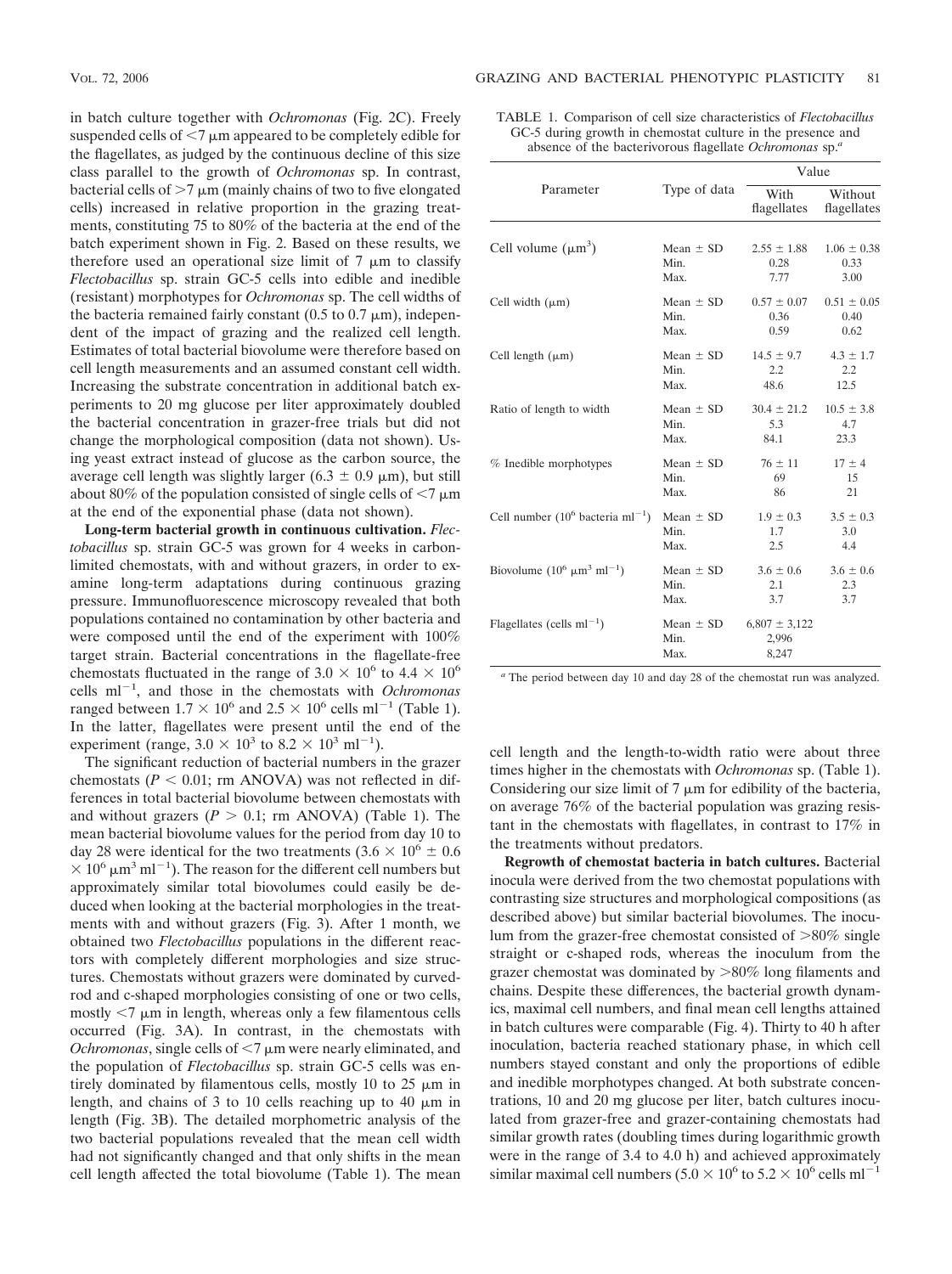

FIG. 3. Photomicrographs of DAPI-stained cells of *Flectobacillus* GC-5 grown in chemostat cultures in the absence (A) or presence (B) of *Ochromonas* sp. Samples were taken on day 28 of the chemostat run. The scale bar in panel B refers to both photographs.

with 10 mg glucose and  $9.9 \times 10^6$  to  $10.3 \times 10^6$  cells ml<sup>-1</sup> with 20 mg glucose per liter).

Although in all treatments mainly edible  $(< 7 \mu m)$  morphotypes developed, some differences between the two populations became apparent. The populations derived from grazerfree inocula were dominated by characteristic curved (cshaped) morphologies, often consisting of two connected cells. This "double c shape," presumably recently divided but not separated cells, was permanently present during the batch experiment. Populations derived from grazer-adapted inocula developed only a few c-shaped cells  $(<5\%)$  and instead developed straight rods that were roughly similar in length and volume to the c-shaped cells. The abundance of filamentous cells, which were dominant in the inoculum, decreased, and newly developed cells seemed to consist mainly of short rods. Bacteria from both inocula achieved similar mean cell lengths of about 6  $\mu$ m during the exponential growth phase. For cells derived from the grazer chemostats, this implied a reduction in cell length from an average of  $14.5$ - $\mu$ m-long filaments, and for cells derived from grazer-free chemostats, it involved an increase from an initial mean length of  $4.3 \mu m$ .

A shift towards smaller cell sizes became apparent when chemostat bacteria were transferred to batch cultures without a substrate supply (Fig. 4E and F). Bacteria from the grazer-



FIG. 4. Regrowth of *Flectobacillus* GC-5, derived from grazer-free (A, C) and grazer-containing (B, D) chemostats, in batch cultures. Growth media were supplemented with 20 (A, B) or 10 (C, D) mg glucose per liter. Chemostat bacteria derived from grazer-free (E) and grazer-containing (F) chemostats were also transferred to starvation conditions in batch culture. The development of flagellates and bacteria, differentiated into edible  $(\leq 7 \mu m)$  and inedible  $(> 7 \mu m)$  bacterial cell length classes, and the mean bacterial cell length after transfer into batch culture are shown. Values are means  $\pm$  standard deviations of three replicates.

free chemostats declined about 30% in numbers within 48 h (Fig. 4E). The mean cell length was reduced to  $2.6 \pm 0.3$   $\mu$ m, and inedible size classes  $(27 \mu m)$  nearly disappeared under these starvation conditions. More drastic changes occurred in the populations taken from the grazer chemostats (Fig. 4F): the mean cell length shifted in less than 24 h from grazingresistant long filaments to straight rods in the edible size range  $\approx$  (<7  $\mu$ m). Since flagellates were still present in this starvation culture, the size reduction and grazing pressure finally resulted in a severe decline in bacterial abundance to  $\le 0.1 \times 10^6$  ml<sup>-1</sup> after 48 h.

**Dialysis bag experiments with chemostat cultures.** The growth and morphological changes of *Flectobacillus* sp. strain GC-5 in the presence of flagellates, but without a direct predation impact, were examined in chemostat experiments which contained dialysis bags attached inside the chemostat vessels. Whereas *Flectobacillus* cells were continuously cultivated in the chemostat reactors, inside the dialysis bags *Ochromonas* sp. was grazing on different prey bacteria (either *Flectobacillus* sp. or *P. putida*). Flagellates were still present at the end of the experiment, meaning that grazing and resulting excretory products could permanently influence the *Flectobacillus* sp. population growing outside the bags.

Control treatments achieved steady-state-like conditions after approximately 1 week and had fairly stable biomass levels of *Flectobacillus* sp. strain GC-5 until the end of the experiment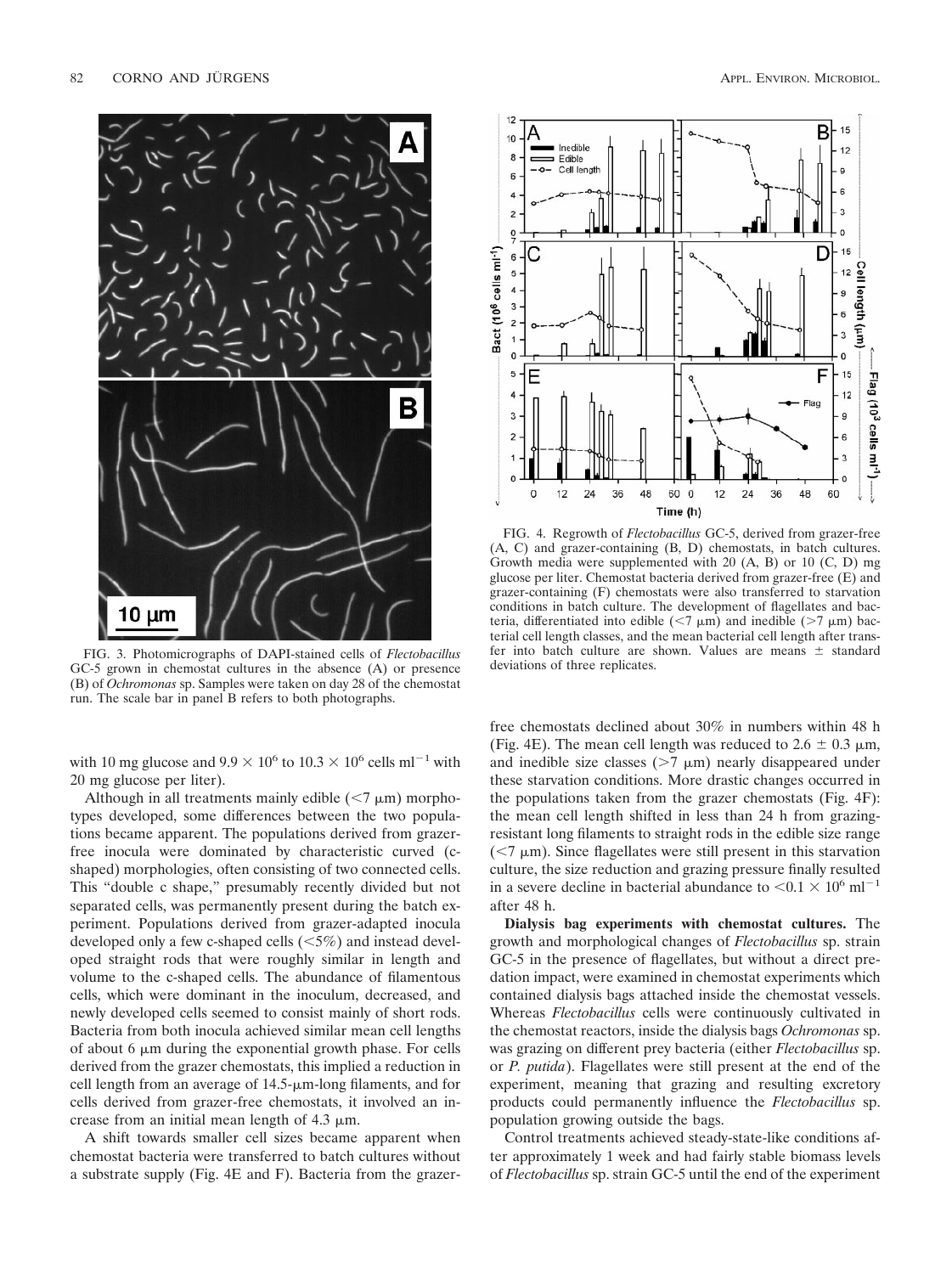

FIG. 5. Growth of *Flectobacillus* sp. strain GC-5 growing outside dialysis bags in the chemostat dialysis experiment. (A) Control with bacteria only; (B) control with bacteria and flagellates inside and outside the dialysis bags; (C) grazing treatments with flagellates and *Flectobacillus* sp. strain GC-5 inside the dialysis bags; (D) grazing treatments with flagellates and *P. putida* MM1 inside the dialysis bags. Cells numbers are given as means of three replicates for each treatment  $\pm$  standard deviations.

(Fig. 5). The results for the two types of control treatments, i.e., reactors with *Ochromonas* sp. inside and outside the dialysis bags and reactors without any predators (only bacteria inside the bags), resembled those for the chemostat experiment shown before. Although the average concentrations of bacteria (morphological units) which were achieved under steady-state-like conditions were  $8.0 \times 10^6 \pm 0.5 \times 10^6$  cells ml<sup>-1</sup> without and 3.1  $\times$  10<sup>6</sup>  $\pm$  2.1  $\times$  10<sup>6</sup> cells ml<sup>-1</sup> with *Ochromonas* sp., the bacterial biovolumes were not significantly different between the treatments. The bacterial biovolumes in the reactors in which flagellates grazing inside the dialysis bags occurred started to increase after 1 week and achieved much higher values than the controls towards the end of the experiment (Fig. 5).

The size structure of *Flectobacillus* sp. strain GC-5 outside the dialysis bags was followed for the last 12 days of the chemostats run in the different reactors (Fig. 6). For statistical comparison of the different treatments, data for the last 6 days of the experiments were pooled because prolonged direct and indirect effects of flagellate bacterivory should have become evident during this time. In the controls with and without flagellates, the same contrasting size distributions as in the first chemostat experiment could be observed. Without flagellates (Fig. 6A), about 75% of the population was composed of cells of  $\leq 7$   $\mu$ m (edible size range for *Ochromonas* sp.), and the median cell length was  $6.2 \mu m$ . With a direct grazing impact of flagellates (Fig. 6B), on average 86% of the cells were  $>7 \mu m$ long (median, 18.6  $\mu$ m) and thus inedible for *Ochromonas* sp. The most interesting result of this experiment was the bacterial size distribution of the populations which were not directly grazed but potentially influenced by flagellate excretory products from the dialysis bags (Fig. 6C and D). Here the mean cell lengths of *Flectobacillus* sp. strain GC-5 cells started to increase after about 1 week of cultivation. With *Flectobacillus* as the prey bacterium inside the dialysis bag (Fig. 6C), the exter-



FIG. 6. Development of cell length of *Flectobacillus* sp. strain GC-5 growing outside dialysis bags during the last 12 days of the chemostat dialysis experiment. Treatments A to D refer to the same treatments as in Fig. 1 and 5. (A) Only *Flectobacillus* GC-5 (inside and outside); (B) *Flectobacillus* GC-5 and *Ochromonas* sp. (inside and outside); (C) inside, *Flectobacillus* GC-5 and *Ochromonas* sp.; outside, *Flectobacillus* GC-5; (D) inside, *P. putida* MM1 and *Ochromonas* sp.; outside, *Flectobacillus* GC-5. Vertical boxes with error bars in the graphs represent the median and 10th, 25th, 75th, and 90th percentiles of bacterial cell lengths (means of two replicates) of *Flectobacillus* GC-5.

nal bacterial population achieved a median cell length of 11.4  $\mu$ m (50% between 7 and 15  $\mu$ m and 80% between 5 and 24  $\mu$ m), which was significantly higher than that in the flagellatefree control (MANOVA;  $P < 0.001$ ). A similar effect was observed when grazers in the dialysis bags had *P. putida* as a prey bacterium (Fig.  $6D$ ): 11.6  $\mu$ m was the median cell length, with 50% of the cells being between 7 and 20  $\mu$ m and 80% being between 5 and 24  $\mu$ m (significant difference between panels A and D;  $P < 0.0001$ ). For both groups of reactors (panels C and D) with *Ochromonas* in the dialysis bags,  $\langle 30\% \rangle$ of the cells were in the edible size range  $(< 7 \mu m)$  for flagellates.

## **DISCUSSION**

Similar experimental model systems to the one used here have been successfully used in previous studies of bacteriumprotist interactions, providing insights into mechanisms of bacterial adaptations to predation (12, 14, 28). Chemostat and batch culture experiments with bacterial monocultures and axenic (or monoxenic) bacterivores allow one to follow phenotypic shifts in the prey bacteria and resulting alterations in their vulnerability and grazing mortality. Such simplified model systems are not designed to mimic natural conditions but to examine potential underlying mechanisms in predation-mediated changes in bacterial phenotypic properties. Along this line, our experiments revealed insights into general mechanisms for how direct protist grazing and size selection as well as chemical induction of defended morphotypes can determine the population size structure of a bacterial strain with high phenotypic plasticity.

**Effect of substrate supply and flagellate grazing on the population size structure of** *Flectobacillus* **sp. strain GC-5.** The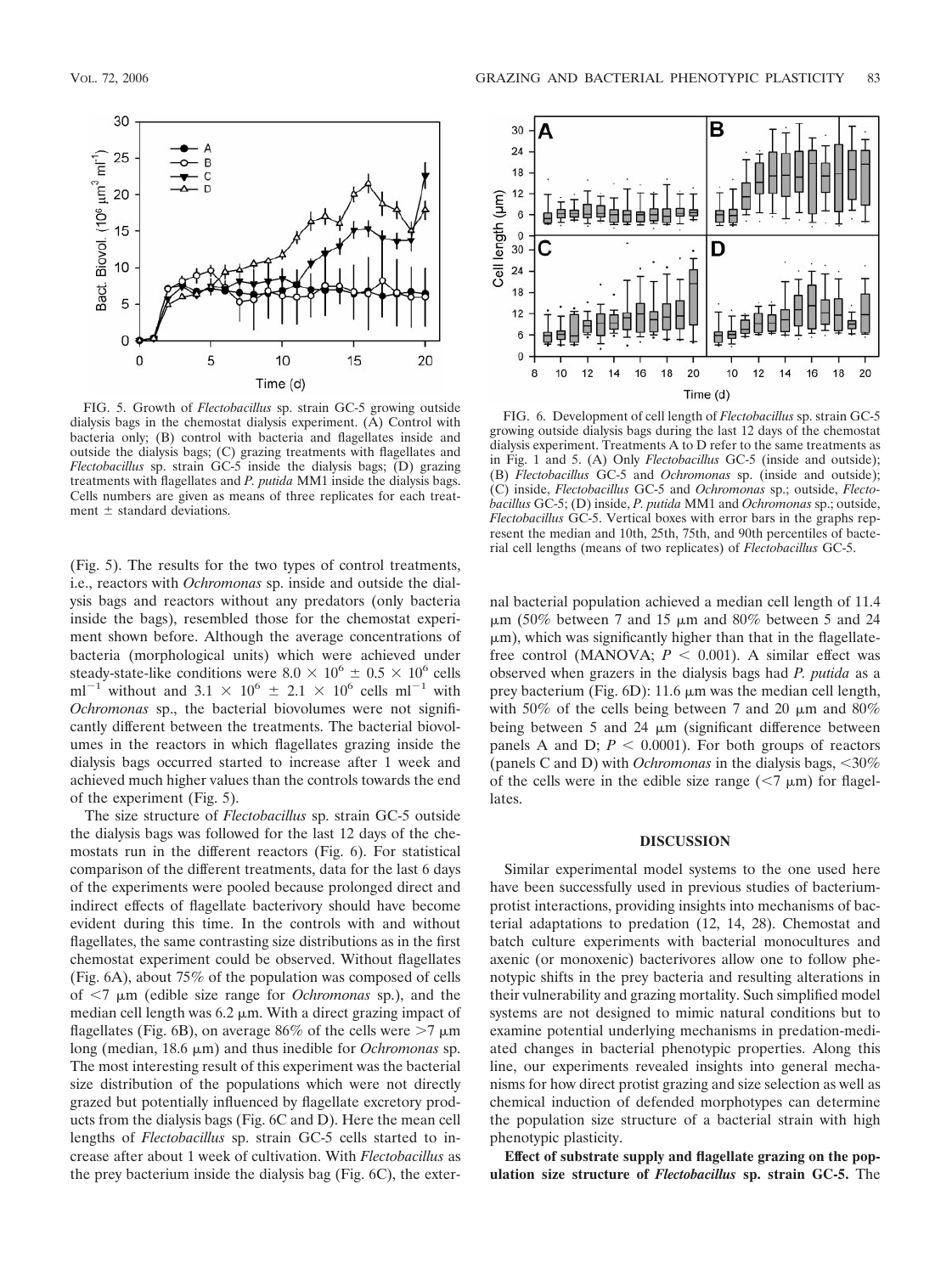*Flectobacillus* strain investigated in our study is obviously a highly polymorphic bacterium, covering a range of cell lengths from small rods and curved cells of  $\leq$   $\mu$ m to filamentous cell chains of  $>40$   $\mu$ m. The whole range of morphotypes can be found within a clonal culture, but the distribution and frequencies of the different morphologies are determined by the substrate concentration (and resulting growth rate) as well as the actual grazing pressure. The reported size limits for separating grazing-vulnerable from grazing-resistant bacterial cells range from 2.4  $\mu$ m to 10  $\mu$ m in different study systems and depend on the bacterial and protist species under consideration (13). Recently, it was shown that even filamentous bacteria are not absolutely resistant to flagellate grazing but have a selective advantage due to a strongly reduced ingestion efficiency by bacterivorous flagellates (53). For our model system, a bacterial cell length of approximately  $7 \mu m$  defined the size above which grazing by *Ochromonas* seemed to become too inefficient. This absolute or relative resistance of *Flectobacillus* cells of  $>7$   $\mu$ m can explain the grazing-mediated shift in the population size structure (Fig. 2).

Prolonged grazing pressure in the chemostat experiment shifted the *Flectobacillus* population size structure nearly completely towards resistant filaments with a mean length of 14 to  $15 \mu m$  but encompassing a wide range of cell lengths (Table 1). A minor portion (about 20%) of edible bacterial cells sustained a relatively small flagellate population which was able to maintain the bacterial size structure under grazing control. This shift in population size structure resulted in a compensation of bacterial grazing mortality and nearly identical bacterial biomasses in grazed and ungrazed systems (Fig. 5). A similar degree of compensation has been found in chemostats with mixed bacterial assemblages and bacterivorous flagellates, but this was due to the occurrence of different resistance mechanisms (33). A continuous size distribution and co-occurrence of vulnerable and resistant morphotypes have also been observed for several filament-forming bacterial strains (14).

The *Flectobacillus* cells from chemostats with flagellates, which consisted mainly of resistant filamentous cells, returned quickly to the smaller, vulnerable phenotype when transferred to a predation-free growth medium (Fig. 4). Thus, when only competition for the organic substrate was the main selective force, cells with a 4- to  $5$ - $\mu$ m length seemed to be best adapted. Cells in the edible size range  $(< 7 \mu m)$  constituted a fairly constant proportion of about 80%, including during exponential growth on higher concentrations of organic substrates (glucose and yeast extract). This transient nature of phenotypic alterations in response to the environment is characteristic of phenotypic plasticity and indicates that it is not an adaptive mutational event. Phenotypic variation by mutation and selection (39), but also by other underlying genetic mechanisms, is a well-known mechanism which can result in rapid speciation of bacteria. In the case of bacterial resistance against *Bdellovibrio*, both processes have been demonstrated, with the appearance of resistant mutants (51) and a plastic phenotypic response (41).

With the starvation experiment, it became obvious that a sufficient substrate supply is required for the development of elongated and filamentous cell forms. When *Flectobacillus* cultures were transferred to a starvation medium, a fast decline in cell length (to  $\leq$ 3  $\mu$ m) occurred, thereby shifting the population into the edible size range for *Ochromonas* sp. Thus, when grazers were present in these nongrowing cultures, the *Flectobacillus* population became almost completely eliminated (Fig. 4F). This also indicates that no other resistance mechanisms were expressed.

The observation that a fraction of a genetically homogenous bacterial population can survive strong grazing pressure is somewhat comparable to the well-known fact that there is always a persisting fraction when a bacterial population is exposed to some kind of lethal stress such as antibiotics (4). This is due to inherent phenotypic heterogeneity, a recognized property of bacterial cultures, including morphological (21, 53) and metabolic (50) properties. It is assumed that heterogeneity arises at different levels of cell regulation (e.g., transcription or translation) and involves some stochasticity, for example, in the synthesis of different proteins (4). Switching between different growth phases has also been shown to generate population heterogeneity (1). Even in cases of strong phenotypic heterogeneity, cells surviving exposure to stress possess the same genetic potential as the original population and can generate a similar mixed population profile when returned to the previous conditions (4). This polymorphism within populations should enhance their adaptability and potential to survive environmental changes caused by abiotic or biotic factors.

**Underlying mechanisms of bacterial filament formation.** The most detailed laboratory studies on grazing-mediated development of resistant morphologies (filaments and aggregates) have been performed by Hahn and coworkers (12, 14). They presented an intriguingly simple theory for the underlying mechanism of how flagellate grazers shift bacterial populations towards the dominance of resistant filaments. An increase in mean cell size of filament-forming strains was also observed in the absence of grazers when the growth rate was increased, either during logarithmic growth in batch culture or at increased dilution rates in chemostat cultures. This was particularly pronounced for a *Flectobacillus* strain grown with continuous cultivation and much less so for *Comamonas acidovorans* (14). Therefore, the suggested underlying mechanism of filament formation was a growth-rate-controlled increase in cell length. For predation treatments, the increase in specific growth rate should be due to the elimination of nonresistant competitors and the excretion of dissolved substrates by grazers.

The pattern of filament formation observed in our experiments with *Flectobacillus* sp. strain GC-5 resembles in several aspects the phenomenon observed by Hahn et al. (14) for other filament-forming bacteria. With all these strains, a high morphological variability occurred, with cell lengths in the range of  $\leq 1$   $\mu$ m to  $> 10$   $\mu$ m and thus with co-occurring resistant and vulnerable size classes even under strong grazing pressure. We also observed some dependence of cell size on growth conditions, e.g., no elongated cell forms were present under starvation conditions. However, we could not observe a strong increase in the proportion of filamentous cells, such as that reported for *Flectobacillus* sp. strain MWH38 (14), in any of the treatments without predators. If filament formation were controlled by the growth rate, this should have been visible, particularly in the batch experiments where nearly maximal growth rates were achieved. Even on a relatively rich medium (20 mg yeast extract per liter), the *Flectobacillus* strain used in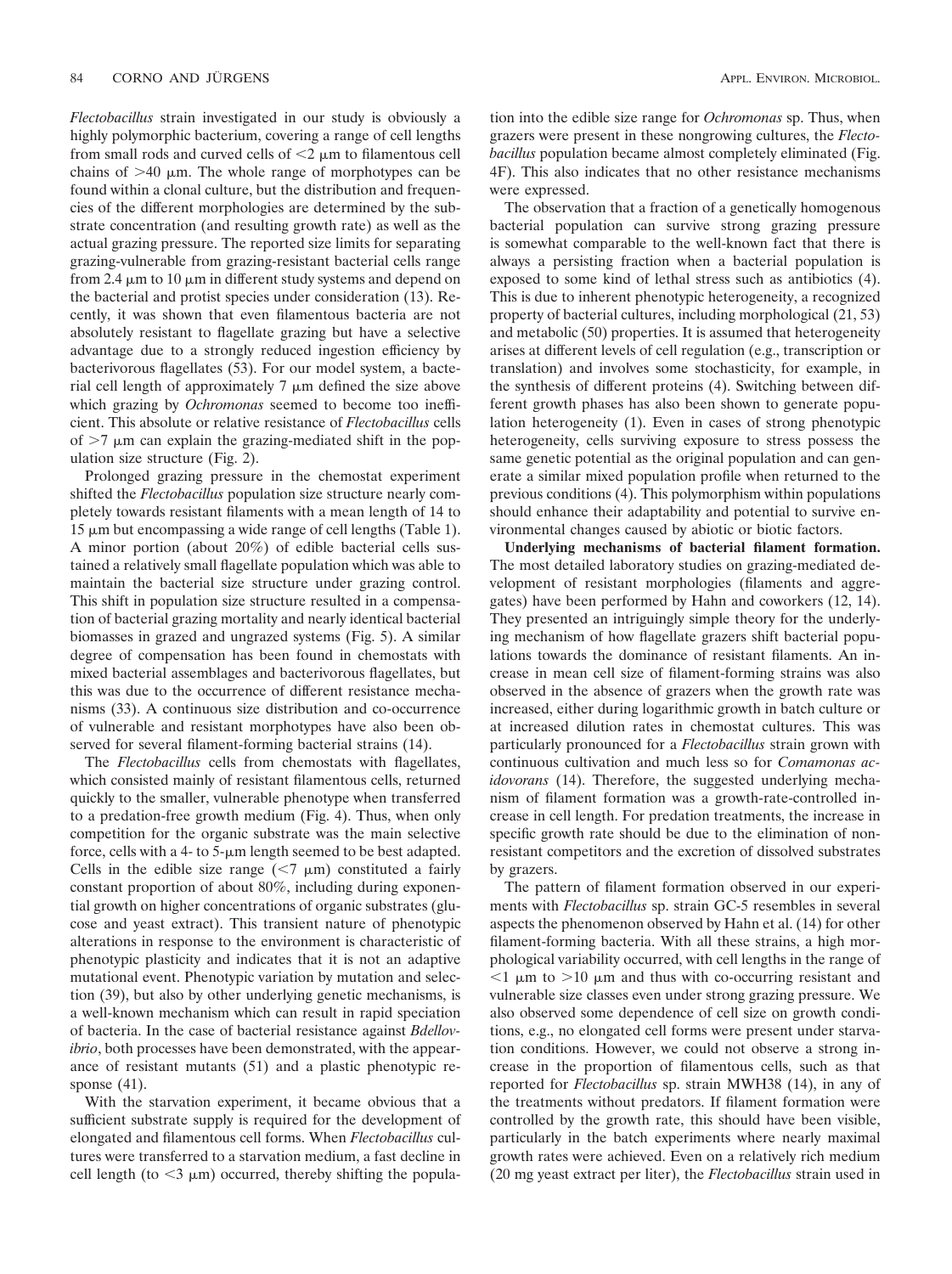our experiments did not develop a larger proportion of filamentous cells when predators were absent. In our case, a simple negative selection mechanism of filamentous cells would be sufficient to explain the observed shift in the polymorphic *Flectobacillus* population as long as there are substrates available that allow further growth of resistant morphotypes.

Our chemostat dialysis experiments imply, however, that this selection process becomes enhanced due to a chemically stimulated transformation of cells into filamentous morphotypes. The grazing activity of bacterivorous protists involves the release of dissolved and colloidal organic carbon (35). Whereas mineral nutrients were not limited in our system, dissolved organic carbon excretion was presumably important and significantly increased the bacterial concentrations in the chemostat dialysis experiments (Fig. 5). The input of extra organic carbon from the dialysis bags in the chemostat reactors is conceptually similar to a higher substrate inflow concentration and produced a larger bacterial biomass but not a higher growth rate, which was similarly controlled in all reactors by the dilution rate.

The chemostat dialysis experiment showed a clear chemical effect of the flagellate grazers on bacterial morphologies (Fig. 6). The *Flectobacillus* cell length in the treatments where bacteria were exposed to flagellate excretory products (Fig. 6C and D) continuously increased and reached a median cell length of  $>$ 10  $\mu$ m after about 1 week of continuous cultivation. The proportion of resistant morphotypes (defined as cells of  $>7 \mu$ m) was not as high as that for the treatment with direct grazing impact (Fig. 6B) but still exceeded 50% of the population. The fact that treatments with different prey bacteria inside the dialysis bags, either *Flectobacillus* GC-5 or *P. putida* MM1, produced similar results makes it less probable (but does not exclude) that "infochemicals" were released by the bacteria themselves. Therefore, this experiment can be seen as the first strong evidence that grazing-resistant morphologies in bacteria might be induced by excretory products of bacterivores.

It has long been speculated that grazer-mediated chemicals might trigger phenotypic responses in bacteria and the development of grazing resistance (17, 36), similar to that known for other predator-prey interactions in planktonic systems (23, 49). However, attempts to demonstrate inducible phenotypic shifts in bacteria, e.g., by adding grazer-conditioned water to bacterial cultures, have failed until now (Jürgens, unpublished results). One reason might be that the development of resistant bacteria depends on the right balance between bacterial growth and grazing losses in such experimental systems. The chemostat results further indicate that sufficiently long exposure to a grazer-mediated environment is required for the shift towards the development of filaments. This fact is in line with other published examples showing that it may take several days of protist predation impact before filamentous bacteria develop, e.g., in chemostat experiments (12) and in freshwater plankton (37). We could not find a larger proportion of filamentous *Flectobacillus* cells in dialysis experiments performed in batch growth cultures (data not shown). We assume that the faster shift towards filament dominance in batch experiments containing grazers is mainly due to the rapid elimination of nonresistant morphotypes and not necessarily to strong growth

of the filaments. It remains to be seen whether a predatorreleased "infochemical" is really involved or whether the flagellate excretions change the bacterial growth medium in a way which favors filamentous morphotypes. Until the active chemical compound has been determined, it will not be possible to answer this question.

How widespread this mechanism is and whether it also plays a role under natural conditions, e.g., during short-lasting blooms of filamentous bacteria in planktonic systems (37), also remain to be elucidated. Situations in which protist grazing is the only selective predation pressure are probably only temporary events, and vulnerabilities towards metazoan filter feeders (25), bacteriophages (52), and predatory bacteria (41) must also be considered and imply multiple tradeoffs in natural bacteria (3).

### **ACKNOWLEDGMENTS**

This work was supported by grants Ju 367/2-2 and Ju 367/2-3 from the German Science Foundation (DFG).

We thank C. Schleker and I. Schulz for technical assistance and G. Jost for critical comments on an earlier version of the manuscript.

#### **REFERENCES**

- 1. **Balaban, N. Q., J. Merrin, R. Chait, L. Kowalik, and S. Leibler.** 2004. Bacterial persistence as a phenotypic switch. Science **305:**1622–1625.
- 2. **Boenigk, J., and H. Arndt.** 2002. Bacterivory by heterotrophic flagellates: community structure and feeding strategies. Antonie Leeuwenhoek **81:**465– 480.
- 3. **Bohannan, B. J. M., B. Kerr, C. M. Jessup, J. B. Hughes, and G. Sandvik.** 2002. Trade-offs and coexistence in microbial microcosms. Antonie Leeuwenhoek **81:**107–115.
- 4. **Booth, I. R.** 2002. Stress and the single cell: intrapopulation diversity is a mechanism to ensure survival upon exposure to stress. Int. J. Food Microbiol. **78:**19–30.
- 5. **Caron, D. A., J. C. Goldman, and M. R. Dennett.** 1988. Experimental demonstration of the roles of bacteria and bacterivorous protozoa in plankton nutrient cycles. Hydrobiologia **159:**27–40.
- 6. **Christoffersen, K., O. Nybroe, K. Ju¨rgens, and M. Hansen.** 1997. Measurement of bacterivory by heterotrophic nanoflagellates using immunofluorescence labelling of ingested cells. Aquat. Microb. Ecol. **13:**127–134.
- 7. **Engstro¨m-O¨ st, J., M. Koski, K. Schmidt, M. Viitasalo, S. H. Jonasdottir, M. Kokkonen, S. Repka, and K. Sivonen.** 2002. Effects of toxic cyanobacteria on plankton assemblage: community development during decay of *Nodularia spumigena*. Mar. Ecol. Prog. Ser. **232:**1–14.
- 8. **Gonza´lez, J. M., E. B. Sherr, and B. F. Sherr.** 1990. Size-selective grazing on bacteria by natural assemblages of estuarine flagellates and ciliates. Appl. Environ. Microbiol. **56:**583–589.
- 9. Güde, H. 1979. Grazing by protozoa as selection factor for activated sludge bacteria. Microb. Ecol. **5:**225–237.
- 10. Güde, H. 1989. The role of grazing on bacteria in plankton succession, p. 337–364. *In* U. Sommer (ed.), Plankton ecology. Succession in plankton communities. Springer Verlag, Berlin, Germany.
- 11. **Guillard, R., and C. Lorenzen.** 1972. Yellow-green algae with chlorophyllide c. J. Phycol. **8:**10–14.
- 12. Hahn, M. W., and M. G. Höfle. 1999. Flagellate predation on a bacterial model community: interplay of size-selective grazing, specific bacterial cell size, and bacterial community composition. Appl. Environ. Microbiol. **65:** 4863–4872.
- 13. Hahn, M. W., and M. G. Höfle. 2001. Grazing of protozoa and its effect on populations of aquatic bacteria. FEMS Microbiol. Ecol. **35:**113–121.
- 14. Hahn, M. W., E. R. B. Moore, and M. G. Höfle. 1999. Bacterial filament formation, a defense mechanism against flagellate grazing, is growth rate controlled in bacteria of different phyla. Appl. Environ. Microbiol. **65:**25–35.
- 15. Hahn, M. W., E. R. B. Moore, and M. G. Höfle. 2000. Role of microcolony formation in the protistan grazing defense of the aquatic bacterium *Pseudomonas* sp. MWH1. Microb. Ecol. **39:**175–185.
- 16. **Jürgens, K., H. Arndt, and K. O. Rothhaupt.** 1994. Zooplankton-mediated changes of bacterial community structure. Microb. Ecol. **27:**27–42.
- 17. **Jürgens, K., and H. Güde.** 1994. The potential importance of grazing-resistant bacteria in planktonic systems. Mar. Ecol. Prog. Ser. **112:**169–188.
- 18. **Jürgens, K., and C. Matz.** 2002. Predation as a shaping force for the phenotypic and genotypic composition of planktonic bacteria. Antonie Leeuwenhoek **81:**413–434.
- 19. Jürgens, K., J. Pernthaler, S. Schalla, and R. Amann. 1999. Morphological